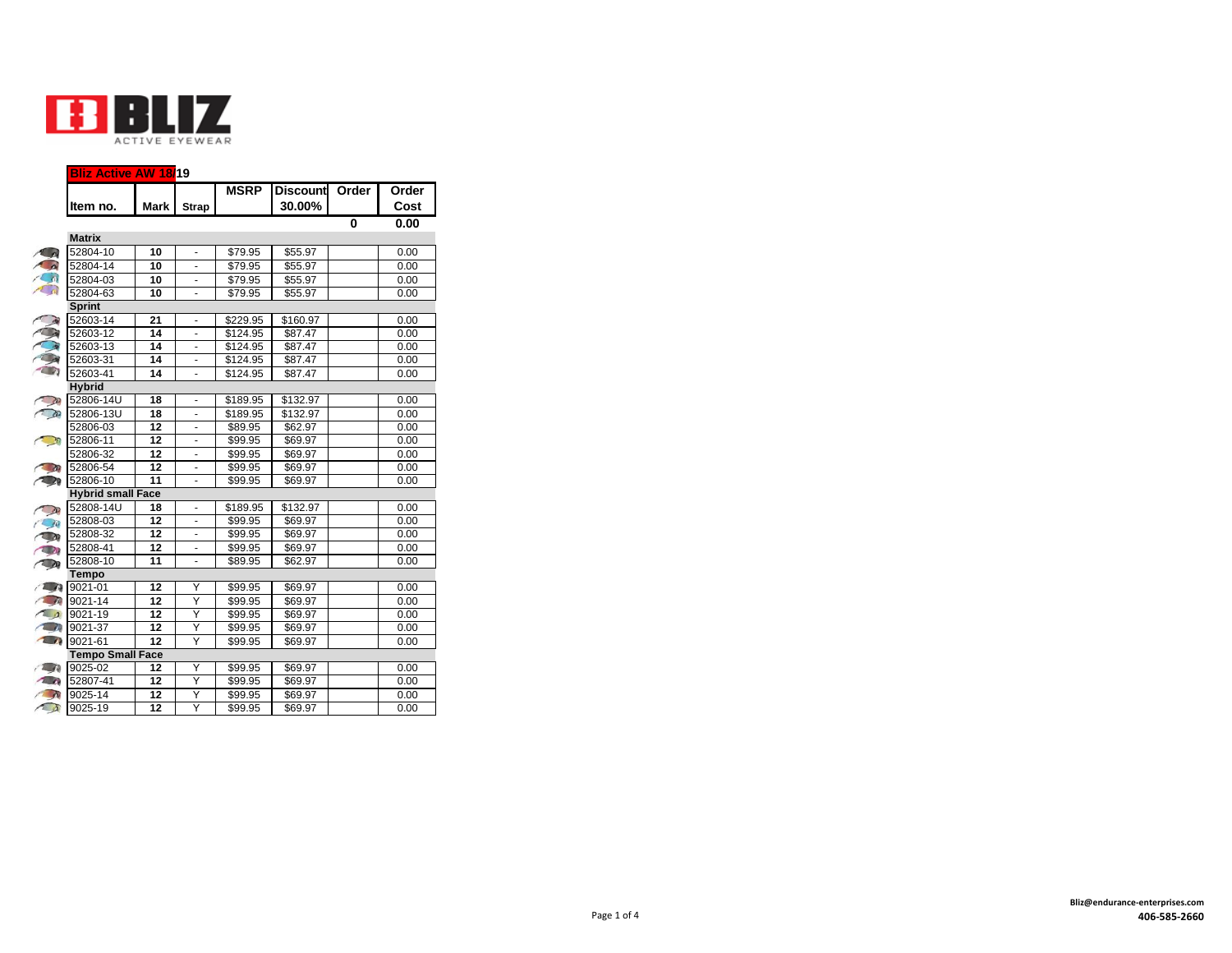

## **Bliz Active AW 18/19 MSRP Discount Order Order Item no. Mark Strap 30.00% Cost Tracker OZON 18** 9024-14 **18** Y | \$189.95 | \$132.97 | 0.00  $\bigcirc$ 9024-32 **13** Y | \$109.95 | \$76.97 | | 0.00  $\sqrt{2}$ 9024-44 **13** Y | \$109.95 | \$76.97 | 0.00  $\triangle$ 9024-00 **12** Y \$99.95 \$69.97 0.00 9024-12 **12** Y | \$99.95 | \$69.97 | | 0.00 **Tracker**  $\curvearrowleft$ 9020-15 **13** Y \$109.95 \$76.97 0.00<br>Y \$99.95 \$69.97 0.00 9020-03 **12**  $\frac{$99.95}{$99.95}$   $\frac{$69.97}{$69.97}$  0.00  $\sim$ 9020-19 **12** Y \$99.95 \$69.97 **9020-32** 12 Y \$99.95 \$69.97 0.00 9020-42 **12** Y | \$99.95 | \$69.97 | | 0.00 **Prime** 52704-03 **9**  $-$  \$64.95 \$45.47 0.00  $\sqrt{2}$ 52704-14 **9**  $-$  \$64.95 \$45.47 0.00 **Motion +** 9062-01 **9**  $-$  \$64.95 \$45.47 0.00  $\sqrt{2}$ 9062-10 **9**  $-$  \$64.95 \$45.47 | 0.00 9062-34 **9**  $-$  \$64.95 \$45.47 0.00 **CONTRACTOR Motion** 9060-13  $-$  \$54.95 \$38.47 | 0.00 **7** 19060-14 **7**  $-$  \$54.95 \$38.47 0.00 8060-08 **5** - \$39.95 \$27.97 0.00<br>- \$39.95 \$27.97 0.00 9060-10 **5** - \$39.95 \$27.97<br>- \$39.95 \$27.97  $\sum_{i=1}^{n}$ 9060-18 **5**  $-$  \$39.95 \$27.97 0.00  $\sqrt{2}$ 9060-34 **5**  $-$  \$39.95 \$27.97 0.00 **Motion Smallface +**  $\sqrt{2}$ 52701-01 **9** - \$64.95 \$45.47 0.00<br>- \$64.95 \$45.47 0.00 52701-11 **9**  $-$  \$64.95 \$45.47  $\sqrt{2}$ **Motion Smallface**  $\sim$   $\sim$   $\sim$ 52601-00 **5**  $-$  \$39.95 \$27.97 | 0.00  $\sqrt{2}$ 52601-10 **5**  $-$  \$39.95 \$27.97 0.00 **STATE** 52601-40 **5**  $-$  \$39.95 \$27.97 0.00 **Targa 11** 54604-29 11  $-$  \$84.95 \$59.47 | 0.00  $54604-01$ **9** - \$64.95 \$45.47 0.00<br>- \$64.95 \$45.47 0.00  $\bigcirc$ 54604-12 **9**  $-$  \$64.95 \$45.47  $\bullet$ 54604-13 **9**  $-$  \$84.95 \$59.47  $\vert$  0.00 **Luna** 54605-19 **11**  $-$  \$84.95 \$59.47 | 0.00 54605-29 **11** - \$84.95 \$59.47 0.00<br>- \$64.95 \$45.47 0.00  $700$   $54605-13$ **9** - \$64.95 \$45.47<br>- \$64.95 \$45.47  $\frac{1}{54805-19}$ **9**  $-$  \$64.95 \$45.47 0.00 54805-81 **9**  $-$  \$64.95 \$45.47  $\vert$  0.00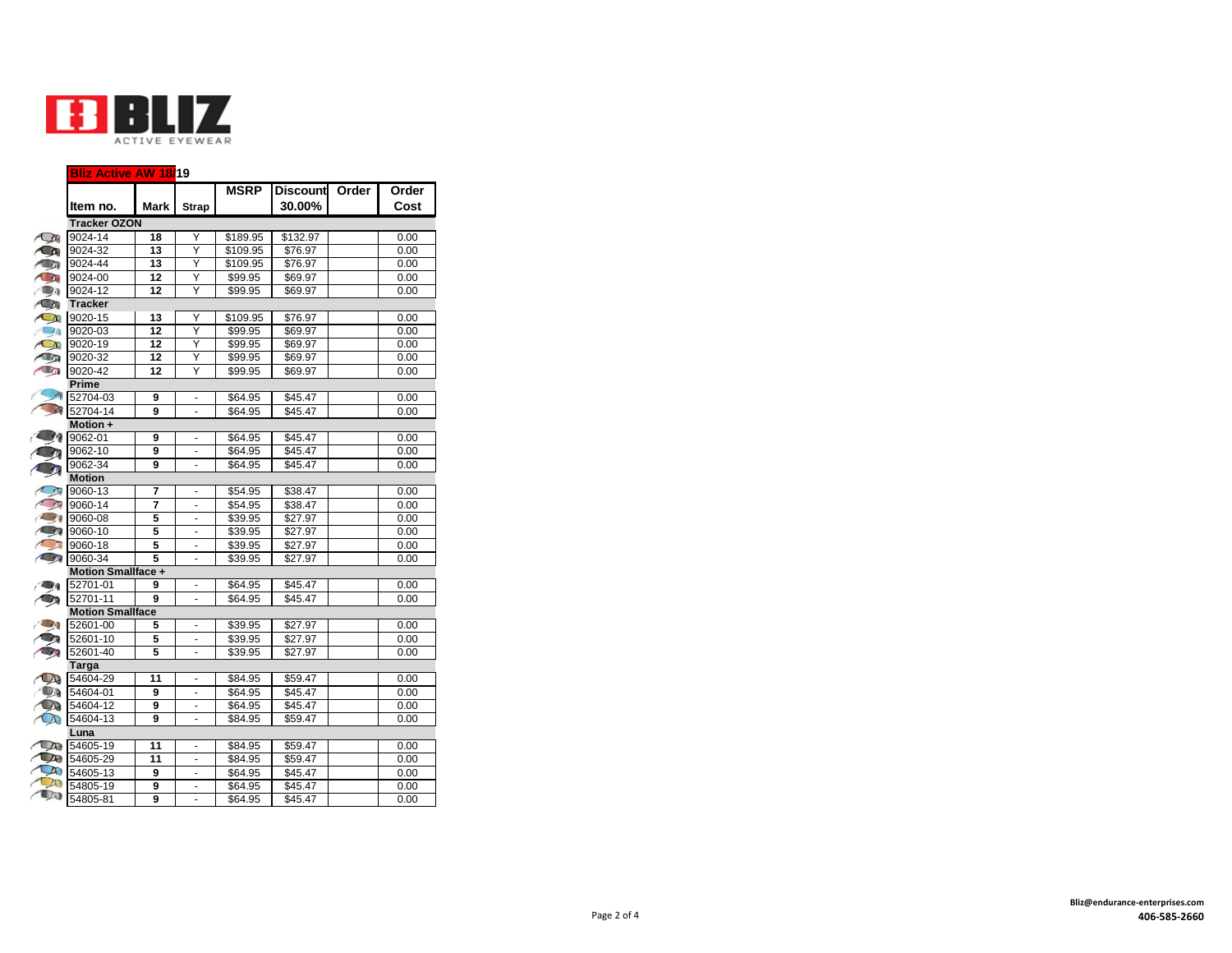

## **Bliz Active AW 18/19**

|                                   |      |              | <b>MSRP</b> | <b>Discount</b> | Order | Order |  |  |  |  |
|-----------------------------------|------|--------------|-------------|-----------------|-------|-------|--|--|--|--|
| ltem no.                          | Mark | <b>Strap</b> |             | 30.00%          |       | Cost  |  |  |  |  |
| <b>Nitro</b>                      |      |              |             |                 |       |       |  |  |  |  |
| 54706-19                          | 11   | ٠            | \$84.95     | \$59.47         |       | 0.00  |  |  |  |  |
| 54606-14                          | 9    | ٠            | \$64.95     | \$45.47         |       | 0.00  |  |  |  |  |
| 54806-81                          | 9    |              | \$64.95     | \$45.47         |       | 0.00  |  |  |  |  |
| <b>Rider</b>                      |      |              |             |                 |       |       |  |  |  |  |
| 9068-14                           | 7    | ٠            | \$59.95     | \$41.97         |       | 0.00  |  |  |  |  |
| 9068-29                           | 7    |              | \$59.95     | \$41.97         |       | 0.00  |  |  |  |  |
| <b>Summitt</b>                    |      |              |             |                 |       |       |  |  |  |  |
| 52809-13U                         | 16   |              | \$159.95    | \$111.97        |       | 0.00  |  |  |  |  |
| 52809-19                          | 9    |              | \$84.95     | \$59.47         |       | 0.00  |  |  |  |  |
| Proflip Max (XT3 lens set)        |      |              |             |                 |       |       |  |  |  |  |
| 9022-10                           | 14   | Y            | \$129.95    | \$90.97         |       | 0.00  |  |  |  |  |
| Proflip Max Small Face (XT 3lens) |      |              |             |                 |       |       |  |  |  |  |
| 9023-10                           | 14   |              | \$129.95    | \$90.97         |       | 0.00  |  |  |  |  |
| Pro-Flip, OTG                     |      |              |             |                 |       |       |  |  |  |  |
| 9071-10                           | 14   | Y            | \$129.95    | \$90.97         |       | 0.00  |  |  |  |  |
| Pro-Flip, Kids                    |      |              |             |                 |       |       |  |  |  |  |
| 9069-13                           | 9    | Υ            | \$69.95     | \$48.97         |       | 0.00  |  |  |  |  |
| <b>Snow Visor</b>                 |      |              |             |                 |       |       |  |  |  |  |
| 9051-10                           | 5    |              | \$44.95     | \$31.47         |       | 0.00  |  |  |  |  |
|                                   |      |              |             |                 |       |       |  |  |  |  |